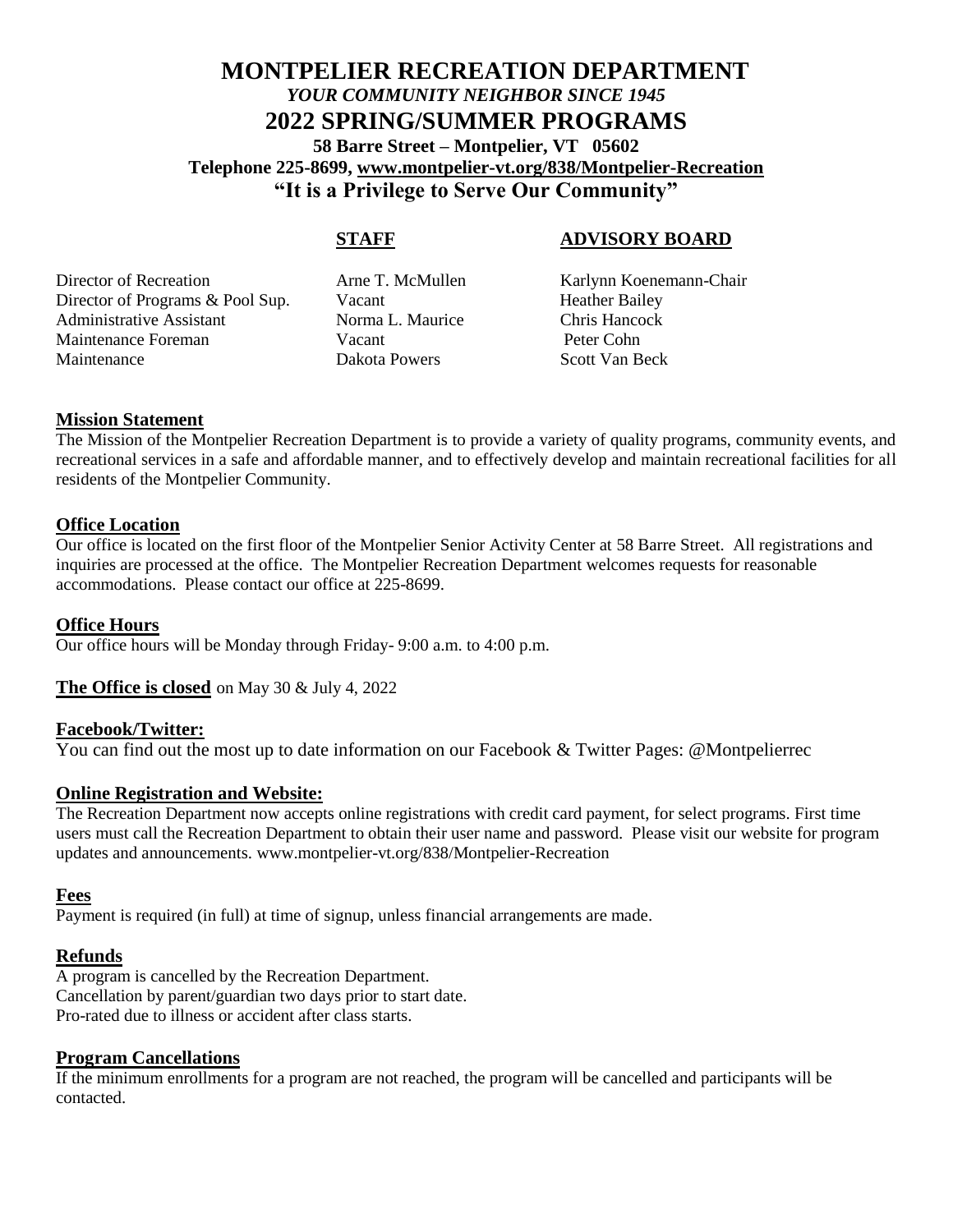**A BIG THANK YOU** to all our volunteers. Our programs benefit greatly from people who donate their time.

**INSTRUCTORS WANTED: The Montpelier Recreation Department is looking for instructors to teach afterschool and evening programs. Please call 225-8699 if you are interested in teaching. Thanks.**

#### **RECREATION CENTER OPEN GYM HOURS**

Wednesday Evenings 7:00 p.m. to 9:00 p.m. Friday Evenings 7:00 p.m. to 9:00 p.m. Saturday afternoon Grade 8 and under 3:00 p.m. to 5:00 p.m.<br>Friday evenings open 9:00 p.m. to 10:00 p.m 9:00 p.m. to  $10:00$  p.m. for high school age and older.

**The last day of open gym will be on Friday, May 6 th .**

| <b>Daily Rates</b><br><b>Residents</b> | <b>Daily Rates</b><br><b>Non-Residents</b> |  |  |  |
|----------------------------------------|--------------------------------------------|--|--|--|
| $K-8$ \$1.50                           | K-8 \$ 3.00                                |  |  |  |
| 9-12 \$2.00                            | 9-12 \$4.00                                |  |  |  |
| Adult \$3.00                           | Adult \$ 6.00                              |  |  |  |
| Family \$6.00                          | <b>Family \$12.00</b>                      |  |  |  |

**NO PHONE IN REGISTRATIONS OR EMAILS WILL BE ACCEPTED.** All REGISTRATION MUST HAVE A REGISTRATION FORM AND PAYMENT TO BE REGISTRED FOR A CLASS/PROGRAM/CAMP/YOUTH SPORTS. ONLINE REGISTRATION IS AVAILABLE FOR MOST ACTIVITES. ACTIVITIES THAT HAVE MULTI PRICES WILL NOT BE AVAILABE FOR ONLINE REGISTRATION. REGISTRATION FORMS CAN BE FOUND ON OUR WEBSITE. www.montpeliervt.org/838/Montpelier-Recreation

THERE IS A LOCKED DROP BOX ON THE SIDE ENTRANCE OF 58 BARRE STREET IN THE MONTPELIER SENIOR ACTIVITY CENTER AVAILABLE 24/7.

OFFICE HOURS ARE MONDAYS – FRIDAYS 9AM – 4PM

ALL CAMP REGISTRATION FORMS WILL NEED TO BE COMPLETED ALONG WITH A COPY OF THE CHILD'S IMMUNIZATION RECORDS HANDED IN BEFORE THE CHILD IS REGISTRED FOR DAY CAMP.

APPLING FOR SUBSIDY? TO HAVE YOUR CHILD REGISTRED FOR CAMP YOU WILL NEED TO HAVE A COPY OF SUBSIDY CERTIFICATE WITH CAMP REGISTRATION AND IMMUNIZATION RECORDS.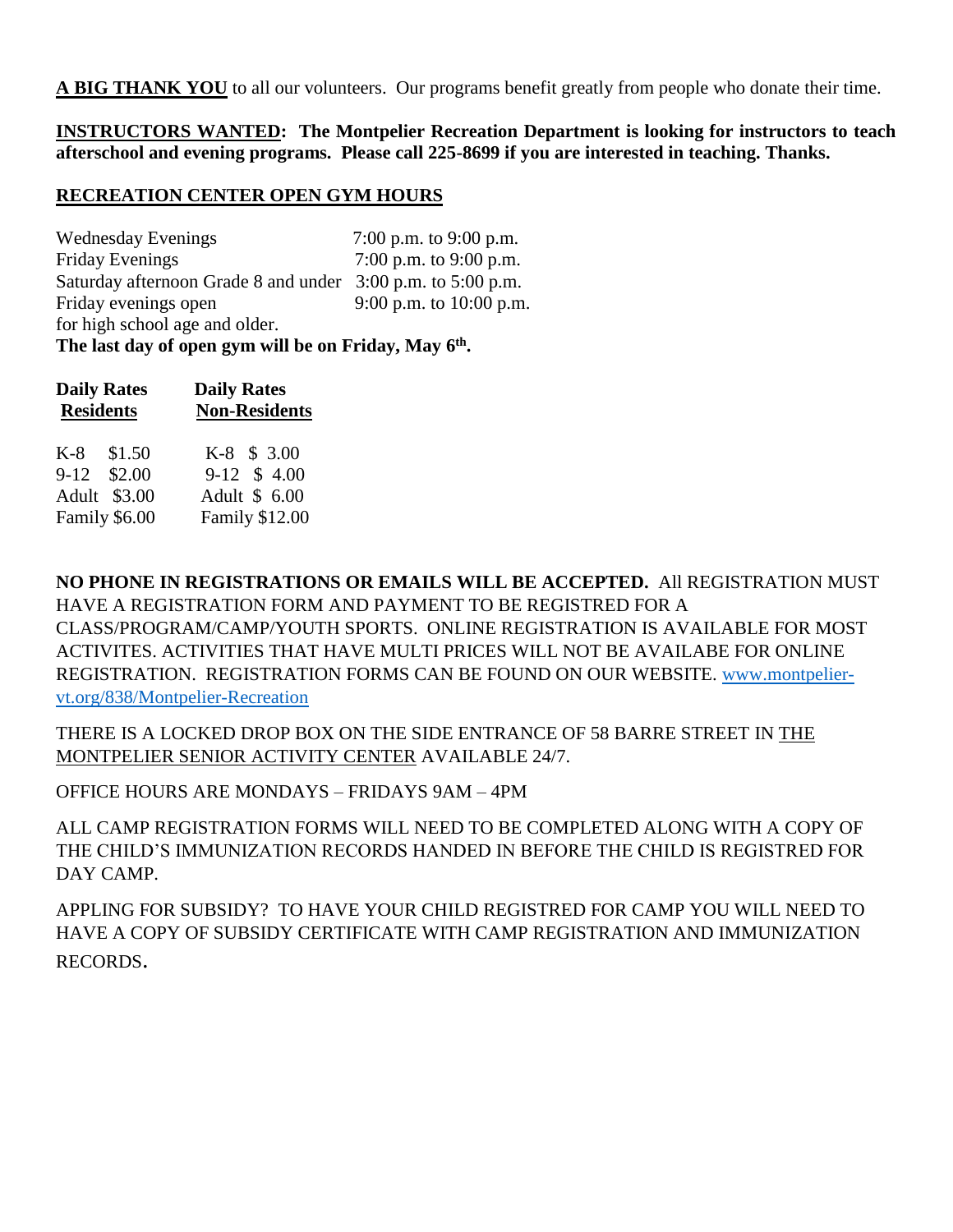#### **S W I M M I N G P O O L I N F O R M A T I O N 2022 Season – June 11th through August 21st Pool Hours – Open 7 days a week**

Monday through Friday Afternoons General Swim 1:00 p.m. to 4:15 p.m. Monday, Wednesday, and Friday Family Swim 4:30 p.m. to 7:00 p.m. Tuesday and Thursday Family Swim 4:30 p.m. to 7:00 p.m. Saturday and Sunday General Swim 1:00 p.m. to 4:00 p.m. Saturday and Sunday Family Swim 4:15 p.m. to 5:30 p.m.

#### **Opening weekday hours**

**June 13 th June 17th**

Monday through Friday Afternoons General Swim 3:00 p.m. to 6:00 p.m.

#### **Family swim requires an individual to be entering 9th grade or they must be accompanied by someone 18 years of age or older.**

**SPECIAL NOTE:** Children age 8 and under must be accompanied by an adult at all times. Children 4 and under must have an adult **IN** the water with them.

**UNSCHEDULED POOL CLOSINGS:** The pool and deck area will be cleared for a period of 30 minutes anytime lightning is detected within a 20 mile radius of the pool. Patrons will be allowed to re-enter the pool once 30 minutes has elapsed without re-occurrence of thunder or lightning. If storm conditions continue and there is no immediate sign of weather clearing, the pool will close for the day. Follow us on Facebook for updated pool closings and schedule information. www.facebook.com/montpelierrec

#### **Swimming Pool Fees**

|          |              | <b>Season Passes</b>     |              |  |
|----------|--------------|--------------------------|--------------|--|
| Resident | Non-Resident | Resident                 | Non-Resident |  |
| \$15.00  | \$22.00      | \$130.00                 | \$205.00     |  |
| \$7.00   | \$13.00      | \$60.00                  | \$120.00     |  |
| \$5.00   | \$10.00      | \$40.00                  | \$80.00      |  |
| \$5.00   | \$10.00      | \$40.00                  | \$80.00      |  |
| \$5.00   | \$10.00      | \$25.00                  | \$50.00      |  |
| Free     | \$10.00      | Free                     | \$50.00      |  |
|          |              | <b>General Admission</b> |              |  |

(65 & Over)

Families are considered parents/guardians and their children only.

*Group of 20 or more? Contact us to set up a visit at our group rate starting at \$5.00 per person (Very large groups may require an additional lifeguard staffing fee).*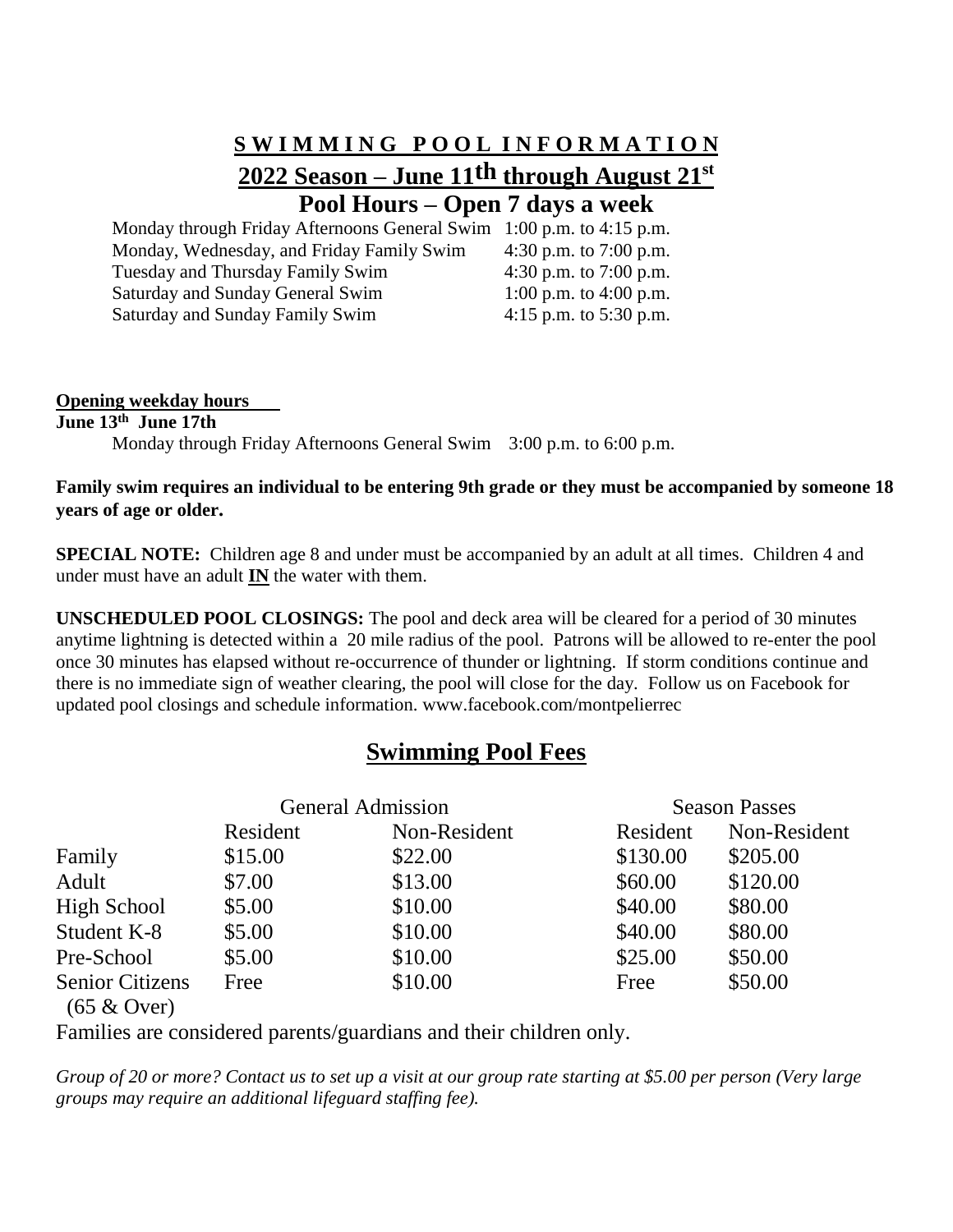## **SWIMMING LESSONS**

#### **GENERAL SWIMMING LESSONS**

Classes will be held Monday through Friday. They are ½ hour each.

**FEE:** Residents: \$35.00 Non-Residents: \$52.50 Minimum: 5 Maximum 10 **Non-Residents may sign-up for any openings in the classes below starting April 25th .** 

#### **Lesson Descriptions:**

#### **Tiny Tots**

Our program is for children 5 and under who have not been to kindergarten. **It is required that a parent accompany their child in the water.** You will learn to work with your child on pre-swimming skills that are provided by a qualified instructor. In case of cold and/or rainy weather, lessons will be cancelled. Lesson cancellations, due to time constraints and inclement weather, will not be made up or refunded. Pre-registration is required with a limit of 15 participants per session and a minimum of 5 per session.

**Tadpoles**: Learn basic personal water safety information and skills, to help participants feel comfortable in the water and to enjoy the water safely. Participants will learn elementary aquatic skills such as floating, gliding, and breath control, which they will build on as they progress through the six learn-to-swim levels. Participants will also learn to safely enter and exit the water independently and begin to learn to recover from floating and gliding into a vertical position.

**Frogs**: Gives participants success with fundamental skills. This level marks the beginning of true locomotion skills. Participants continue to explore simultaneous and alternating arm and leg actions on the front and back to lay the foundation for future strokes. Participants will learn to step into chest deep water, perform front and back floats and return to a vertical position as well as swim on the front using a combined arm and leg action for 5 body lengths.

**Swordfish**: Participants will learn the survival float, the elementary backstroke and to coordinate the front crawl. They are introduced to the scissors kick and build on the fundamentals of treading water. Participants also learn rules for headfirst entries and begin to learn to enter the water headfirst from the rafts.

**Dolphins:** Developing confidence in the strokes learned thus far and to improve other aquatic skills. Participants improve their skills and increase their endurance by swimming familiar strokes such as the front crawl and elementary backstroke for greater distances. Students also continue to build upon the scissors kick by adding the arms for sidestroke and butterfly. The back crawl and the breaststroke are introduced in this level.

**Sharks**: Coordinating and refining strokes. Participants refine their performance of all the strokes including the front crawl, back crawl, butterfly, breaststroke, elementary backstroke, sidestroke and increase their swimming distances.

Level Six: Refining the strokes so students swim them with ease, efficiency, power and smoothness over greater distances

We will be offering TWO (2) sessions of lessons, consisting of two weeks each Monday through Friday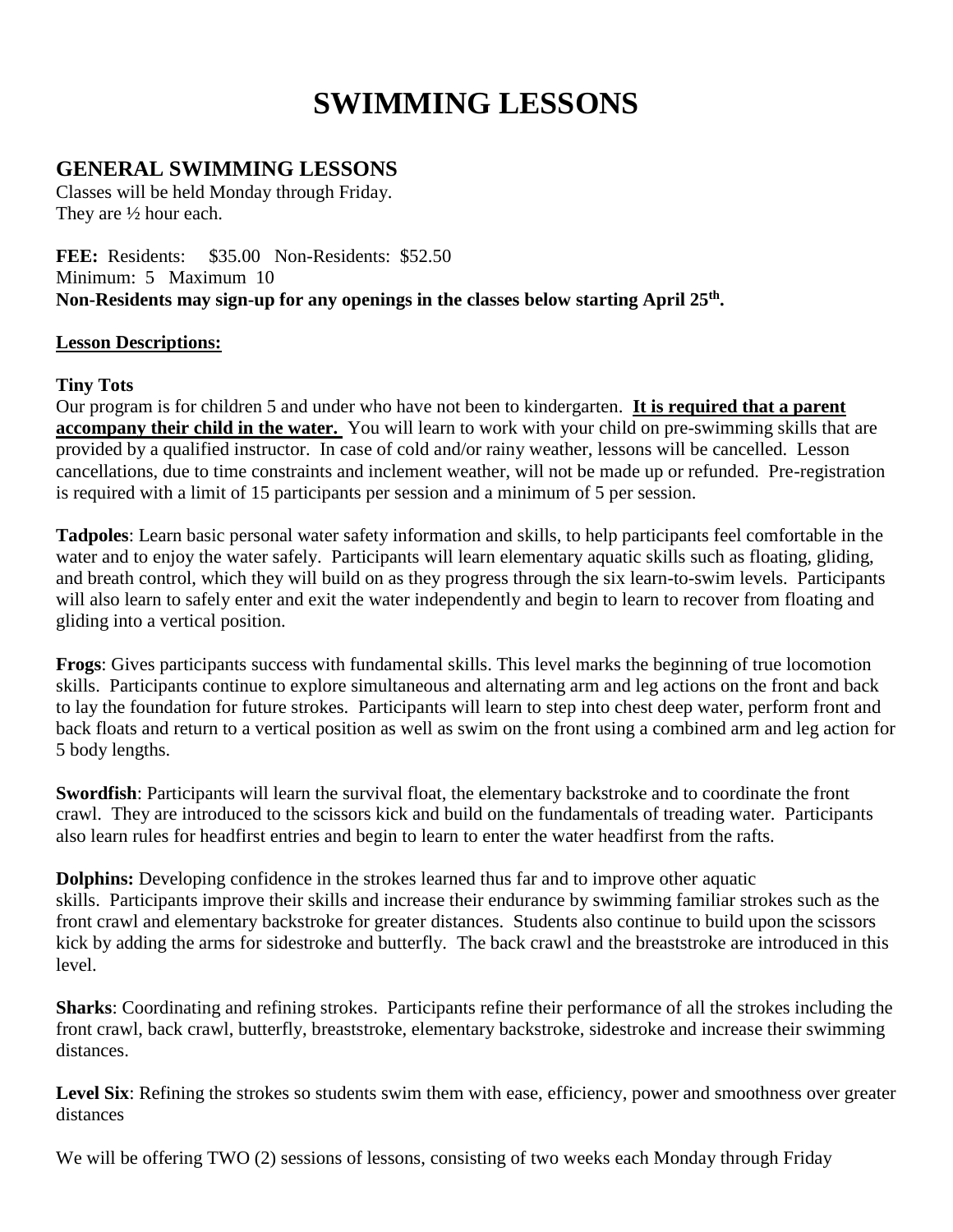| <b>July 11 - July 22</b> |                 |                 |                                                                 |  |  |
|--------------------------|-----------------|-----------------|-----------------------------------------------------------------|--|--|
| $10:00 - 10:30$          | $10:45 - 11:15$ | $11:30 - 12:00$ | $5:15 - 5:45$                                                   |  |  |
| Tadpoles 1121A           | Tadpoles 1121B  | Frogs $1131C$   | Tiny Tots 1111D                                                 |  |  |
| Tiny Tots 1111A          | Frogs 1131B     | Sharks 1161C    |                                                                 |  |  |
| Swordfish 1141A          | Swordfish 1141B | Dolphins 1151C  | <b>Tadpoles - Level 6 Maximum</b><br>participants per class: 10 |  |  |
| Level 6 1171A            | Dolphins 1151B  |                 |                                                                 |  |  |

|                 | <b>August 1 - August 12</b> |                 |                 |                                                        |  |  |
|-----------------|-----------------------------|-----------------|-----------------|--------------------------------------------------------|--|--|
| $10:00 - 10:30$ | $10:45 - 11:15$             | $11:30 - 12:00$ | $5:15 - 5:45$   |                                                        |  |  |
| Frogs 1132A     | Tadpoles 1122B              | Tadpoles 1122C  | Tiny Tots 1112D |                                                        |  |  |
| Swordfish 1142A | Tiny Tots 1112B             | Frogs $1132C$   |                 |                                                        |  |  |
| Sharks 1162A    | Dolphins 1152B              | Swordfish 1142C |                 | <b>Tiny Tots maximum participants:</b><br>10 per class |  |  |
|                 | Level $61172B$              |                 |                 |                                                        |  |  |

**NOTE:** If the weather is cold or rainy, it is up to the discretion of the parent if their child should attend. Lesson cancellations, due to time constraints and inclement weather, will not be made up or refunded. **All registrations and payments must be done in advance at the Recreation Department on Barre Street.**

#### **ADULT LAP SWIM 1179A**

The swimming pool will be available for lap swim Monday thru Friday. A lifeguard will be on duty.

**WHO:** Adults

**WHEN:** Monday-Friday

**TIME:** 7:00-8:00 a.m.

**DATE:** June 20 through August 19

**WHERE:** Montpelier Swimming Pool

Montpelier Pool Pass Required.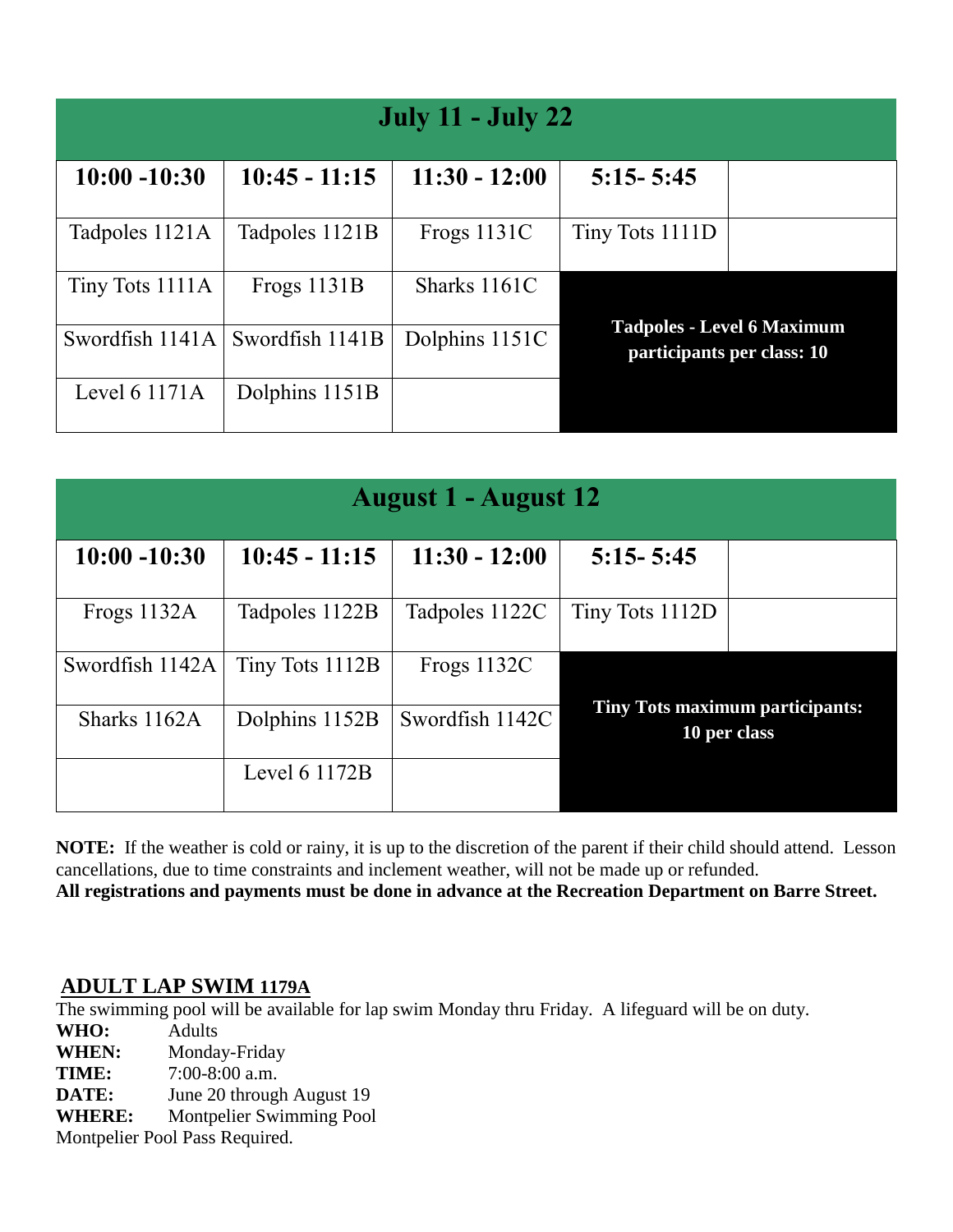## **POOL SPECIAL EVENTS**

#### **MEMBER GUEST DAYS**

People with passes may bring a guest for free on the following dates:

- **DATES:** June 25 or July 23.
- **TIME:** During General and Family Swim for that day.<br>WHERE: Montpelier Swimming Pool
- **Montpelier Swimming Pool**

#### **ICE CREAM SOCIAL**

Bring your family and friends to join us at the pool for some free ice cream.

- **WHO:** Everyone
- **WHEN:** Thursday, June 23
- **TIME:** 5:00 p.m. 6:00 p.m.
- **WHERE:** Montpelier Swimming Pool
- **FEE:** Regular Admission.

#### **BARBEQUE AT THE POOL**

**WHEN:** Thursday, July 7

**TIME:** 5:00 p.m.-6:30 p.m.

Hot dogs and Hamburgers from the grill will be for sale.

#### **FLOODLE NIGHT**

**Bring your favorite floats and noodles and let your family enjoy floating around the pool. Must have passed raft test to go in the deep water.**

**WHEN:** Thursday, July 21 **TIME:** 4:30 p.m.-7:00 p.m.

#### **PIZZA AT THE POOL**

**WHEN:** Thursday, August 4 **TIME:** 5:00 p.m.-6:30 p.m. Pizza will be for sale.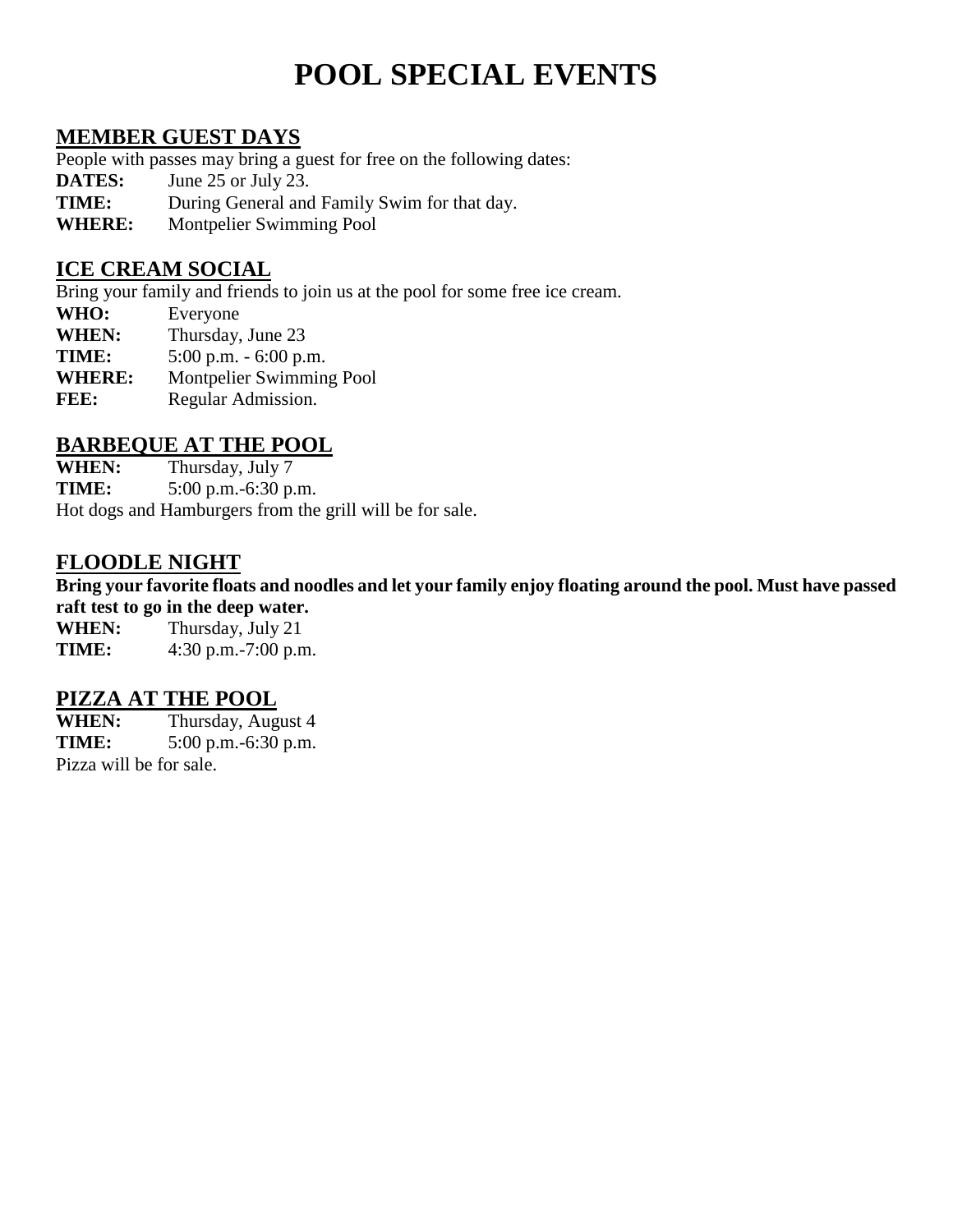## **SUMMER PROGRAMS & CAMPS**

#### **CAPITAL KIDS DAY CAMP- Licensed Program**

The Recreation Department's Day Camp runs 5 days a week for 9 weeks.

Camp is open Monday – Friday 7:45am – 4:45pm

The Recreation Camp is for boys  $\&$  girls who are between the ages of 5  $\&$  12 years old. All five year olds must have already completed kindergarten.

The pavilion at the Recreation Fields, located on Elm Street, is the primary facility for our Day Camp. Drop off and pick-up will be at the pool parking lot.

Each day is filled with all kinds of age appropriate activities (field games, crafts & nature activities).

Day Camp plans to have a special event each week.

Day Camp provides swimming at the pool in the afternoon along with other activities.

The camp staff consists of an experienced Day Camp Director and camp counselors who are certified in CPR and First Aid.

Parents may pre-enroll their children in Day Camp to assure a spot for the upcoming weeks, payment is due the Thursday prior to the week the child is attending.

Pre-enrolled weeks may be cancelled by calling our office.

#### **Pre-registration is required for Summer Day Camp**

#### **A (5 full days) or B (5 half days mornings) or C (5 half days afternoons)**

Weekly Special Trips/Event (TBA)

| <b>SESSION 1</b> | June 20--June 24    | #1301 A,B,C - |
|------------------|---------------------|---------------|
| <b>SESSION 2</b> | June $27$ --July 1  | #1302 A,B,C - |
| <b>SESSION 3</b> | July $5 - July 8$   | #1303 A,B,C - |
| <b>SESSION 4</b> | July 11-- July 15   | #1304 A,B,C - |
| <b>SESSION 5</b> | July $18 -$ July 22 | #1305 A,B,C - |
| <b>SESSION 6</b> | July 25 - July 29   | #1306 A,B,C - |
| <b>SESSION 7</b> | Aug $1 - Aug$ 5     | #1307 A,B,C - |
| <b>SESSION 8</b> | Aug 8- Aug 12       | #1308 A,B,C - |
| <b>SESSION 9</b> | Aug 15 - Aug 19     | #1309 A,B,C - |
|                  |                     |               |

#### **MONTPELIER RESIDENT FEES:**

\$130.00 per week (5 full days) \$ 75.00 5 half days (7:45 am - 12:30 pm)  $(12:00 \text{pm} - 4:45 \text{pm})$ 

#### **ADDITIONAL FAMILY MEMBERS:**

\$115.00 per week (5 full days) \$ 65.00 per child 5 half days (7:45 am - 12:30 pm) (12:00pm - 4:45 pm) Fee Prorated for Session 3 – 4 day week.

#### **NON-RESIDENT FEES:**

\$175.00 per week (5 full days) \$108.00 half days (7:45 am - 12:30 pm) (12:00pm - 4:45 p.m.)

#### **ADDITIONAL FAMILY MEMBERS:**

\$160.00 per week (5 full days) \$ 98.00 per child 5 half days (7:45 am - 12:30 pm)

 $(12:00 \text{pm} -$ 4:45 pm) Fee Prorated for Session 3 – 4 day week.

#### **Lunch Program**

Breakfast and Lunch Starting Week and Fee - TBD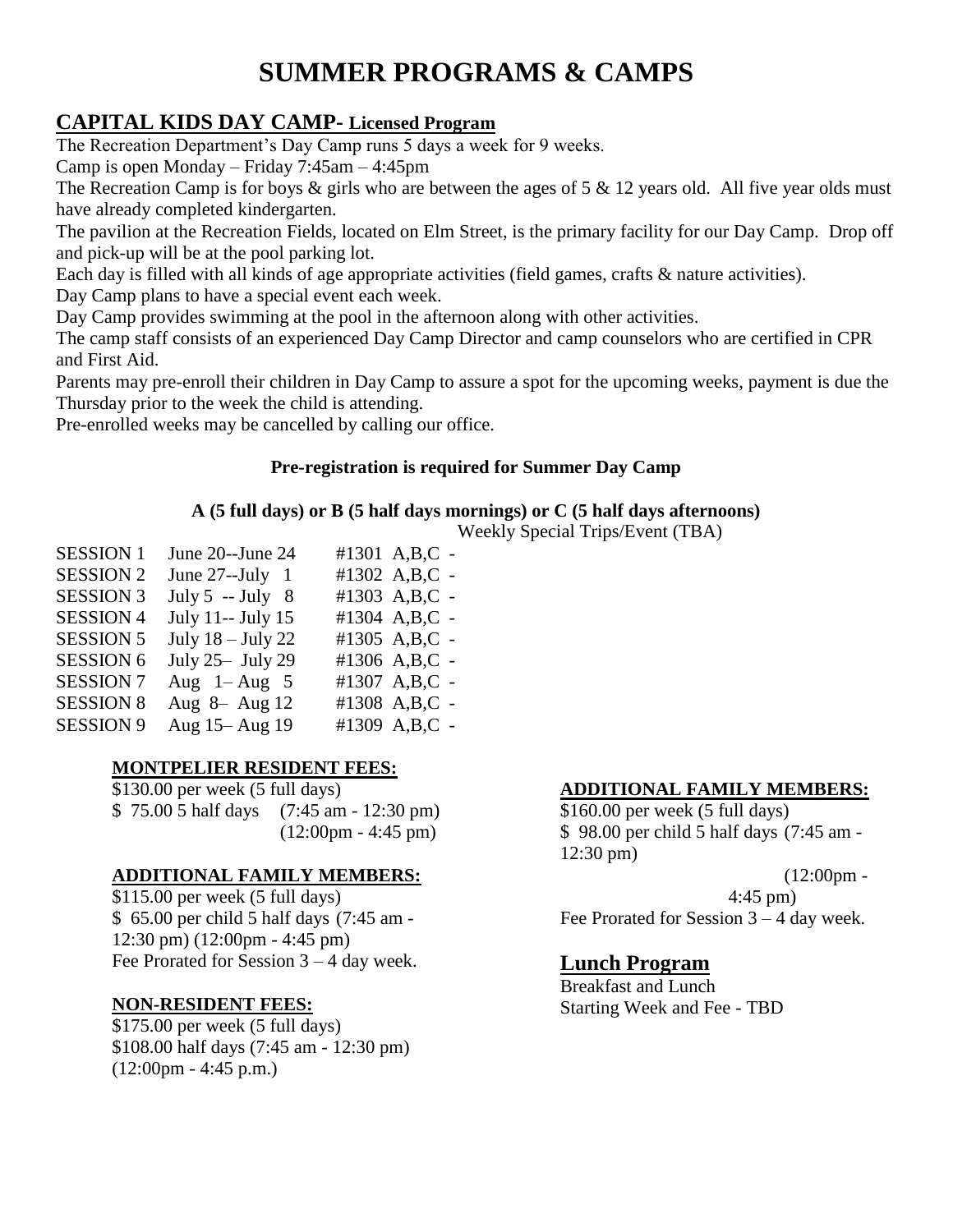#### **VERMONT TENNIS ACADEMY –YOUTH LESSONS: SPRING TENNIS**

#### DIRECTOR: Scott Barker

The Vermont Tennis Academy is designed to help beginners to advanced players reach their maximum potential in a very short period of time. The Academy offers low and high performance tennis training for all ages and abilities. Scott's experience as a tennis professional includes teaching beginners, intermediates, and advanced players as well as high school, college, and professional level players. Scott has won over 60 combined singles and doubles tournaments and has worked with former world champions: John McEnroe, Jimmy Conners, Bjorn Borg and Stan Smith.

\* All participants will be divided into groups by age and skill level.

\* The Academy offers match play statistics, ball speed clinics, as well as match strategy.

\***Absolutely all participants MUST be registered before arriving to lessons or camps. Participants that are not registered at the time will not be permitted to participate and will be excused from tennis. There are no exceptions. This is for each child's safety and well-being. Registration are accepted at the Montpelier Recreation Department. No registrations are collected at the courts.**

**\*\*See Registration Forms on website for dates and times of lessons.**

#### **SUMMER YOUTH TENNIS**

#### DIRECTOR: Scott Barker

The Vermont Tennis Academy is designed to help beginners to advanced players reach their maximum potential in a very short period of time. The Academy offers low and high performance tennis training for all ages and abilities. Scott's experience as a tennis professional includes teaching beginners, intermediates and advanced players as well as high school, college, and professional level players. Scott has won over 60 combined singles and doubles tournaments and has worked with former world champions: John McEnroe, Jimmy Conners, Bjorn Borg, and Stan Smith.

\* All participants will be divided into groups by age and skill level.

\* The Academy offers match play statistics, ball speed clinics, as well as match strategy.

\***Absolutely all participants MUST be registered before arriving to lessons or camps. Participants that are not registered at the time will not be permitted to participate and will be excused from tennis. There are no exceptions. This is for each child's safety and well-being.** Registration are accepted at the Montpelier Recreation Department. No registrations are collected at the courts.

#### **Tennis Camps**

|            |                                 |                  | Time - 3 hour         |                   |                 | Non-            |
|------------|---------------------------------|------------------|-----------------------|-------------------|-----------------|-----------------|
| Activity # | <b>Dates</b>                    | When             | camp                  | Ages              | <b>Resident</b> | <b>Resident</b> |
|            |                                 |                  |                       | $6 - 15$ years of |                 |                 |
| $1311-A$   | June 20 - June 24               | Monday - Friday  | $9:00$ am - 12:00 pm  | age               | \$175.00        | \$260.00        |
|            |                                 |                  |                       | $6 - 15$ years of |                 |                 |
| 1311-B     | June $27 - \text{July} \quad 1$ | Monday - Friday  | $9:00$ am $-12:00$ pm | age               | \$175.00        | \$260.00        |
|            |                                 |                  |                       | $6 - 15$ years of |                 |                 |
| 1311-C     | $5 - July 8$<br>July            | Tuesday - Friday | $9:00$ am - 12:00 pm  | age               | \$140.00        | \$208.00        |
|            |                                 |                  |                       | $6 - 15$ years of |                 |                 |
| 1311-D     | July 11 - July 15               | Monday - Friday  | $9:00$ am - 12:00 pm  | age               | \$175.00        | \$260.00        |
|            |                                 |                  |                       | $6 - 15$ years of |                 |                 |
| 1311-E     | July 18 - July 22               | Monday - Friday  | $9:00$ am - 12:00 pm  | age               | \$175.00        | \$260.00        |
|            |                                 |                  |                       | $6 - 15$ years of |                 |                 |
| 1311-F     | July $25 - July 29$             | Monday - Friday  | $9:00$ am - 12:00 pm  | age               | \$175.00        | \$260.00        |
|            | August 1 - August               | Monday -         |                       | $6 - 15$ years of |                 |                 |
| $1311-G$   | 3                               | Wednesday        | $9:00$ am - 12:00 pm  | age               | \$105.00        | \$156.00        |
|            | August 8 - August               |                  |                       | $6 - 15$ years of |                 |                 |
| 1311-H     | 12                              | Monday - Friday  | $9:00$ am - 12:00 pm  | age               | \$175.00        | \$260.00        |
|            | August 15 - August              |                  |                       | $6 - 15$ years of |                 |                 |
| 1311-I     | 19                              | Monday - Friday  | $9:00$ am - 12:00 pm  | age               | \$175.00        | \$260.00        |
|            |                                 |                  |                       |                   |                 |                 |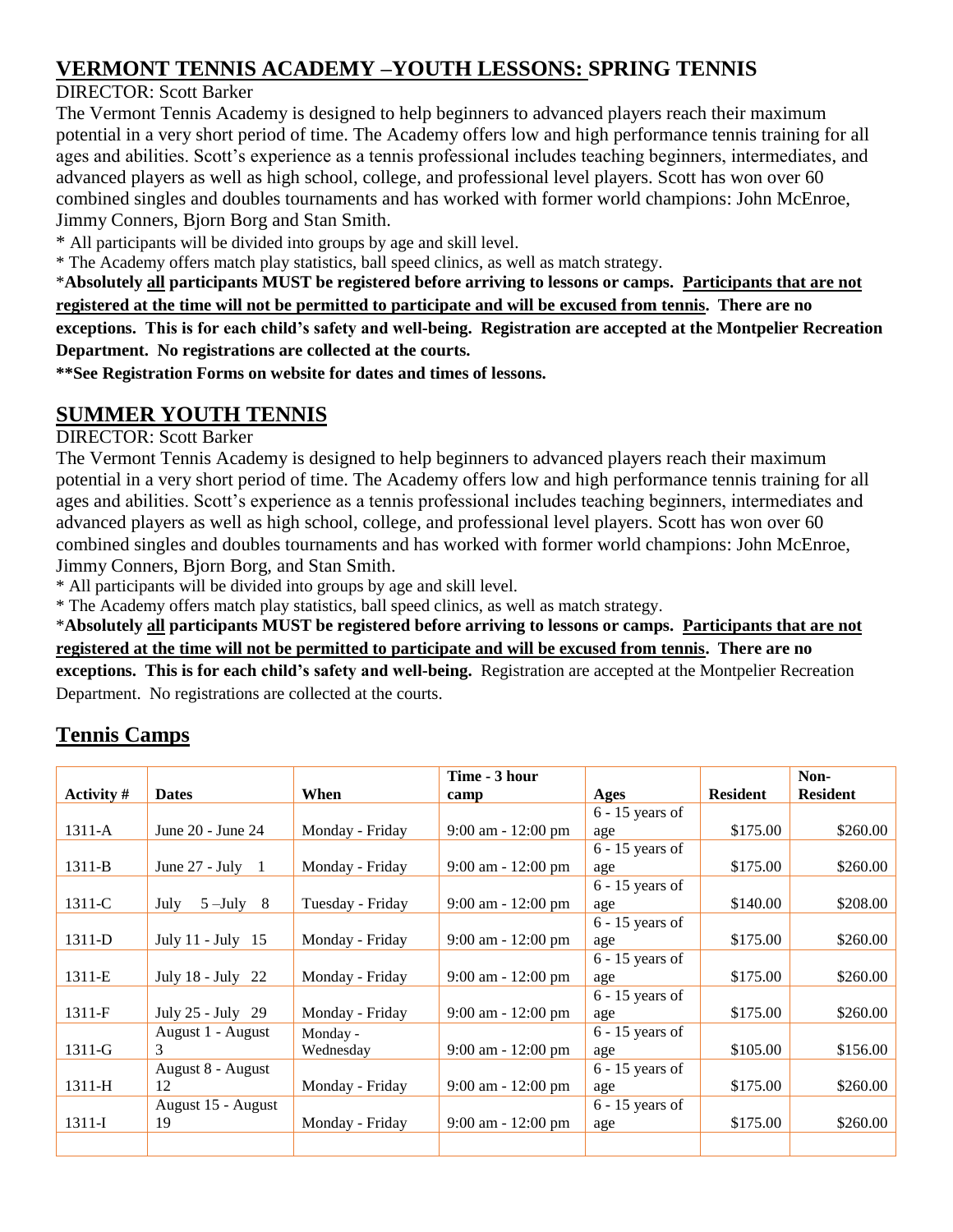

| 2022 Mountaineers Youth Baseball Camp Schedule |                     |              |          |  |  |
|------------------------------------------------|---------------------|--------------|----------|--|--|
| $\bf Camp$ #                                   | <b>Dates</b>        | <b>Time</b>  | Ages     |  |  |
|                                                | June 27, 28, 29, 30 | 9 am to Noon | $6 - 13$ |  |  |
| 2                                              | July 5, 6, 7, 8     | 9 am to Noon | $6 - 13$ |  |  |
| 3                                              | July 11, 12, 13, 14 | 9 am to Noon | $6 - 13$ |  |  |

#### **Cost per camp or session is \$125. These camps are intended for players age 6-13.**

The Mountaineers' Baseball Camps will be held at the Montpelier Recreation Field and will be run by the Mountaineers' coaching staff and players. Campers will receive general baseball instruction in all aspects of the game. In addition to camp instruction, every camper will receive two game tickets, and a Mountaineers t-shirt.

The campers will be divided into age groups, so that all will receive instruction that is beneficial to improving their skills. Our professional staff of experienced coaches and dedicated players will provide an opportunity to learn the game, as it should be played, with a low coach to camper ratio.

The cost is \$125 per session. Checks should be made out to: Vermont Mountaineers Summer Camps. Participants should bring a glove, bat (optional) and sneakers.

Please register in person at the Montpelier Recreation Department or mail the enrollment form (see below) to Mountaineers Baseball Camps, Montpelier Recreation Department, 58 Barre Street, Montpelier, VT 05602. Phone: 802 225-8699 Our Employer ID# is 13-4217344.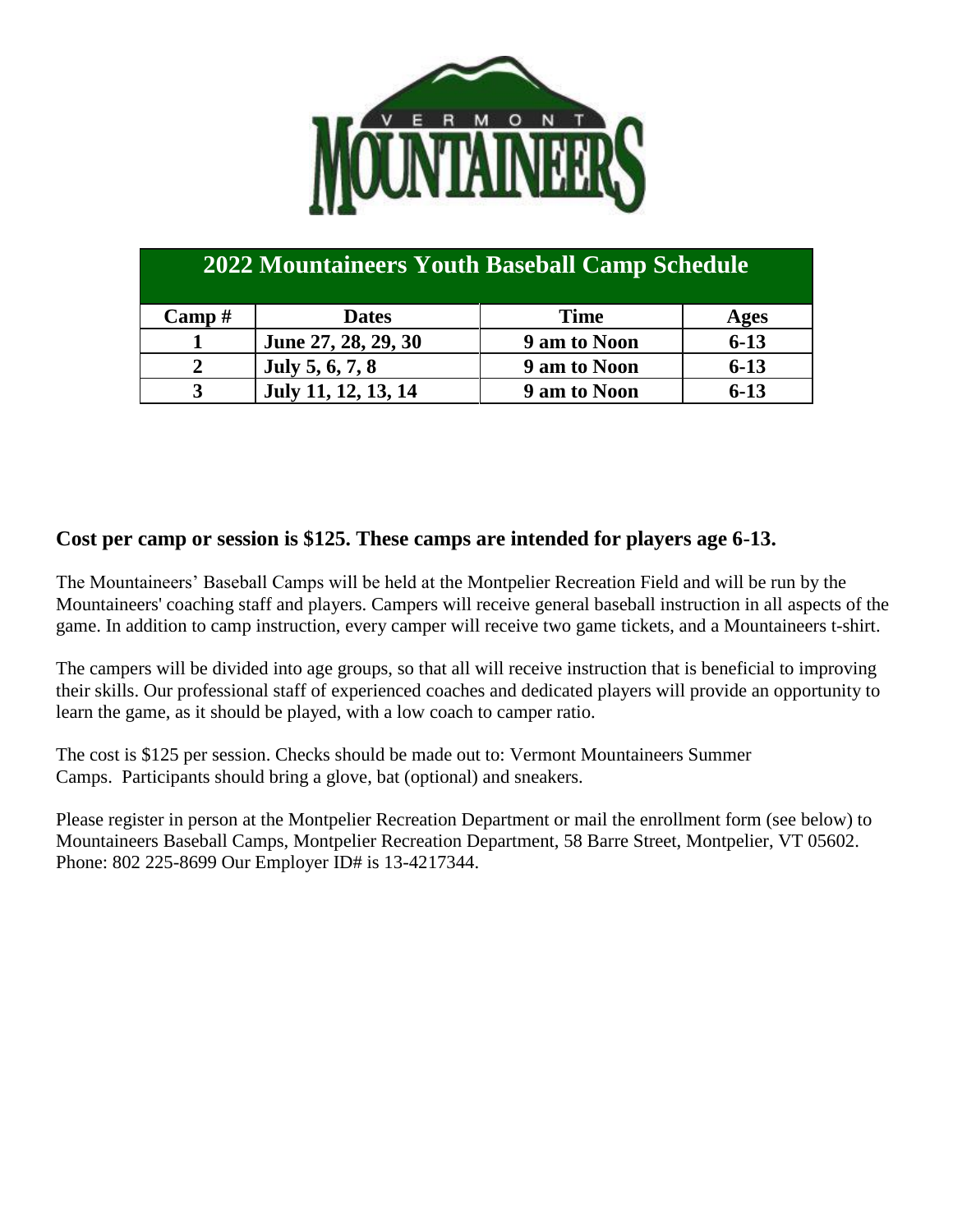

# The Vermont Mountaineers June 2022 Schedule

| # | <b>Division</b>                   | Away                         | Home                                           | <b>Date</b>                     | <b>Time</b> |                                      |
|---|-----------------------------------|------------------------------|------------------------------------------------|---------------------------------|-------------|--------------------------------------|
|   | <b>Coastal /North Newport</b>     |                              | <b>Vermont</b>                                 | Tue, Jun 7                      |             | 6:30 PM RecreationField              |
|   | <b>Coastal /North Vineyard</b>    |                              | <b>Vermont</b>                                 | Wed, Jun 8                      |             | 6:30 PM RecreationField              |
|   | <b>North</b>                      | Vermont                      | Winnipesaukee Fri, Jun 10                      |                                 |             | 6:00 PM Robbie Mills                 |
|   | <b>North</b>                      | Vermont                      | Sanford                                        | Sat, Jun 11                     |             | 4:00 PM Goodall Park                 |
|   | <b>North</b>                      | <b>Vermont</b>               | Sanford                                        | Sat, Jun 11                     |             | 6:30 PM Goodall Park                 |
|   | <b>North</b>                      | Keene                        | <b>Vermont</b>                                 |                                 |             | Sun, Jun 12 6:30 PM RecreationField  |
|   | <b>North /Coastal Vermont</b>     |                              | <b>OceanState</b>                              |                                 |             | Wed, Jun 15 4:00 PM RecreationField  |
|   | <b>Coastal /North OceanState</b>  |                              | Vermont                                        |                                 |             | Wed, Jun 15 6:30 PM RecreationField  |
|   | <b>North</b>                      | Vermont                      | <b>Keene</b>                                   |                                 |             | Thu, Jun 16 6:30 PM Alumni Field     |
|   | <b>Coastal /North North Shore</b> |                              | <b>Vermont</b>                                 | Fri, Jun 17                     |             | 6:30 PM RecreationField              |
|   | <b>North</b>                      | <b>Upper</b>                 | <b>Vermont</b>                                 |                                 |             | Sat, Jun 18 6:30 PM Recreation Field |
|   | <b>North</b>                      | <b>Vermont</b>               | Winnipesaukee Mon, Jun 20 6:00 PM Robbie Mills |                                 |             |                                      |
|   | <b>North</b>                      | <b>Winnipesaukee Vermont</b> |                                                |                                 |             | Tue, Jun 21 6:30 PM Recreation Field |
|   | <b>North /Coastal Vermont</b>     |                              | <b>Mystic</b>                                  |                                 |             | Wed, Jun 22 6:30 PM Dodd Stadium     |
|   | North /West                       | Vermont                      | <b>Danbury</b>                                 | Thu, Jun 23 6:30 PM Rogers Park |             |                                      |
|   | North /West                       | Vermont                      | <b>Bristol</b>                                 | Fri, Jun 24                     |             | 6:30 PM Muzzy Field                  |
|   | <b>North</b>                      | Keene                        | Vermont                                        |                                 |             | Sat, Jun 25 6:30 PM Recreation Field |
|   | North /West                       | Vermont                      | <b>North Adams</b>                             |                                 |             | Sun, Jun 26 5:00 PM Joe Wolfe Field  |
|   | <b>West /North</b>                | Danbury                      | <b>Vermont</b>                                 |                                 |             | Mon, Jun 27 6:30 PM Recreation Field |
|   | North /West                       | Vermont                      | Valley                                         |                                 |             | Wed, Jun 29 6:35 PM McKenzie Stadiu  |
|   | <b>North</b>                      | Vermont                      | <b>Sanford</b>                                 |                                 |             | Thu, Jun 30 6:30 PM Goodall Park     |
|   | <b>North</b>                      | Vermont                      | Upper                                          | Fri, Jul 1                      |             | 6:00 PM Maxfield Sports              |
|   | West /North                       | Valley                       | <b>Vermont</b>                                 | Sat, Jul 2                      |             | 6:30 PM RecreationField              |
|   | <b>North</b>                      | Vermont                      | <b>Upper</b>                                   | Sun, Jul 3                      |             | 5:00 PM Maxfield Sports              |
|   | <b>North</b>                      | <b>Winnipesaukee Vermont</b> |                                                | Tue, Jul 5                      |             | 6:30 PM RecreationField              |
|   | <b>North</b>                      | <b>Vermont</b>               | <b>Keene</b>                                   | Thu, Jul 7                      |             | 6:30 PM Alumni Field                 |
|   | <b>North</b>                      | <b>Upper</b>                 | <b>Vermont</b>                                 | Fri, Jul 8                      |             | 6:30 PM RecreationField              |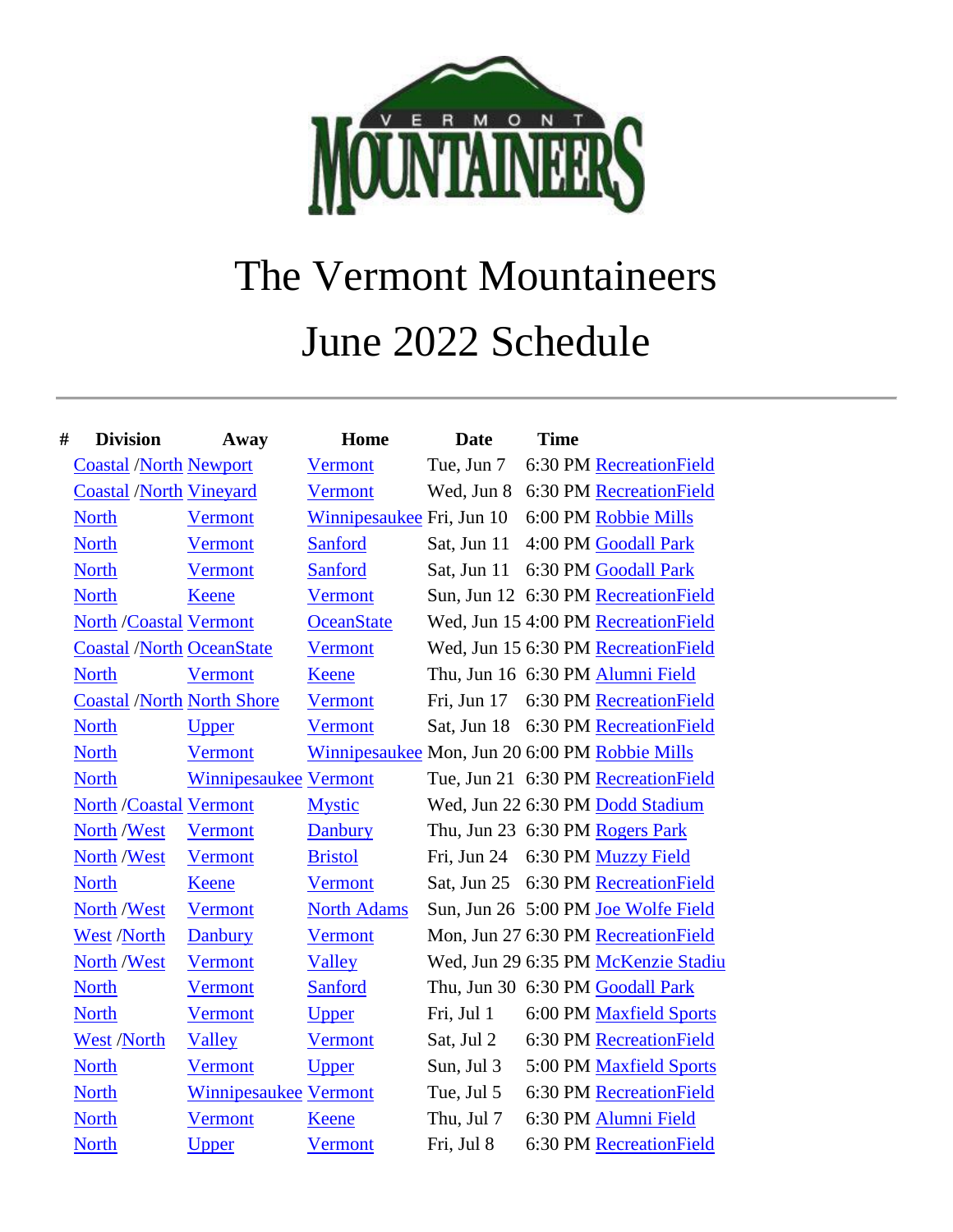| # | <b>Division</b>               | Away                         | Home                      | <b>Date</b> | <b>Time</b>    |                                      |
|---|-------------------------------|------------------------------|---------------------------|-------------|----------------|--------------------------------------|
|   | <b>North</b>                  | Vermont                      | <u>Upper</u>              | Sat, Jul 9  |                | 6:00 PM Maxfield Sports              |
|   | <b>North</b>                  | Keene                        | Vermont                   |             |                | Mon, Jul 11 6:30 PM Recreation Field |
|   | <b>Coastal /North Mystic</b>  |                              | Vermont                   |             |                | Wed, Jul 13 6:30 PM RecreationField  |
|   | <b>North</b>                  | Vermont                      | <u>Upper</u>              | Thu, Jul 14 |                | 6:00 PM Maxfield Sports              |
|   | West /North                   | <b>Bristol</b>               | Vermont                   | Fri, Jul 15 |                | 6:30 PM RecreationField              |
|   | <b>North</b>                  | Vermont                      | Winnipesaukee Sat, Jul 16 |             |                | 6:00 PM Robbie Mills                 |
|   | <b>North</b>                  | Sanford                      | Vermont                   | Sun, Jul 17 |                | 4:00 PM Recreation Field             |
|   | <b>North</b>                  | Sanford                      | Vermont                   | Sun, Jul 17 |                | 6:30 PM Recreation Field             |
|   | West /North                   | <b>North Adams</b>           | Vermont                   | Tue, Jul 19 |                | 6:30 PM RecreationField              |
|   | <b>North</b>                  | <b>Winnipesaukee Vermont</b> |                           |             |                | Wed, Jul 20 6:30 PM Recreation Field |
|   | <b>North /Coastal Vermont</b> |                              | <b>Vineyard</b>           | Thu, Jul 21 |                | 7:05 PM Shark Tank                   |
|   | <b>North /Coastal Vermont</b> |                              | <b>North Shore</b>        | Fri, Jul 22 | 6:35 PM Fraser |                                      |
|   | <b>North /Coastal Vermont</b> |                              | <b>Newport</b>            | Sat, Jul 23 |                | 6:35 PM Cardines Field               |
|   | <b>North</b>                  | <b>Winnipesaukee Vermont</b> |                           | Tue, Jul 26 |                | 6:30 PM Recreation Field             |
|   | <b>North</b>                  | <u>Upper</u>                 | Vermont                   | Wed, Jul 27 |                | 6:30 PM RecreationField              |
|   | <b>North</b>                  | Vermont                      | <u>Keene</u>              | Fri, Jul 29 |                | 6:30 PM Alumni Field                 |
|   | <b>North</b>                  | Sanford                      | <b>Vermont</b>            | Sat, Jul 30 |                | 6:30 PM Recreation Field             |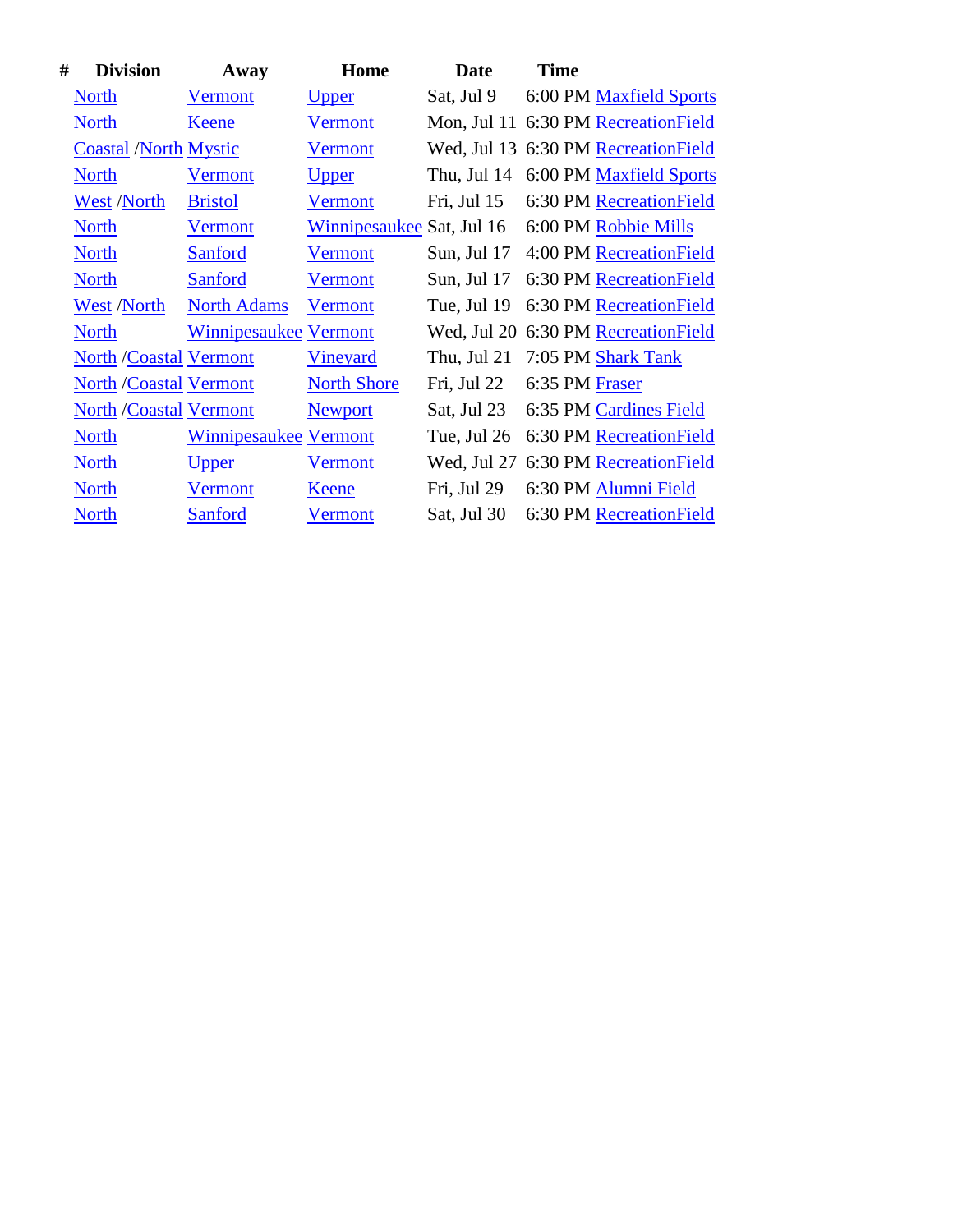## **REC FACILITY RENTAL INFORMATION**

#### **INDOOR FACILITY**

**Looking for a place to have a Birthday Party? The Montpelier Recreation Center is the perfect place to have a party. There is plenty of room for games and activities and no need to cancel a party due to bad weather. Contact the Recreation office for more information at 225-8699.**

### **OUTDOOR FACILITIES**

#### **DOG RIVER RECREATION AREA**

The Dog River Recreation Area has softball fields where our summer leagues are held as well as serving as a soccer field for the youth program in the fall. There are picnic tables and a couple of grills near the river for small get-togethers.

#### **RECREATION FIELD ON ELM STREET**

There is a Babe Ruth Field, Little League Field, and two Farm League fields that also convert to field hockey, football, lacrosse and soccer fields. There is lighting for Babe Ruth, soccer and football.

#### **TENNIS COURTS**

There are four lighted tennis courts located at the Elm Street Recreation Field and four at the Montpelier High School.

#### **COURT RULES**

Montpelier Public Schools and Montpelier Recreation Department's programs take precedence over all other play.

In case of lightning, users must vacate courts for at least 30 minutes after the last thunder/lightning is heard/seen.

Courts are to be used for tennis only. No bicycles, skates, skateboards, in-line skate, hockey, baseball or other activities permitted.

Sitting or learning on nets causes damage to the nets and net straps and is strictly prohibited.

No food or beverages, other than water or sport drinks, are permitted on the courts.

Sneakers or tennis shoes only may be worn on the courts.

Smoking is prohibited on the courts.

Glass containers are prohibited on the tennis courts.

Trash is to be place in the provided containers.

Pets are not permitted on the courts.

Excessive noise, racquet throwing, and profanity is strictly forbidden.

When others are waiting to play, all play is restricted to one hour singles and doubles.

No private instructions or classes are allowed without written permission from the Montpelier Recreation Department.

All tennis court rules, regulations and courtesies shall be observed.

Users under the age of fourteen must be accompanied by an adult after 6:00 p.m.

#### **OUTDOOR LIGHTED BASKETBALL COURT**

One full court with six total baskets at Elm Street.